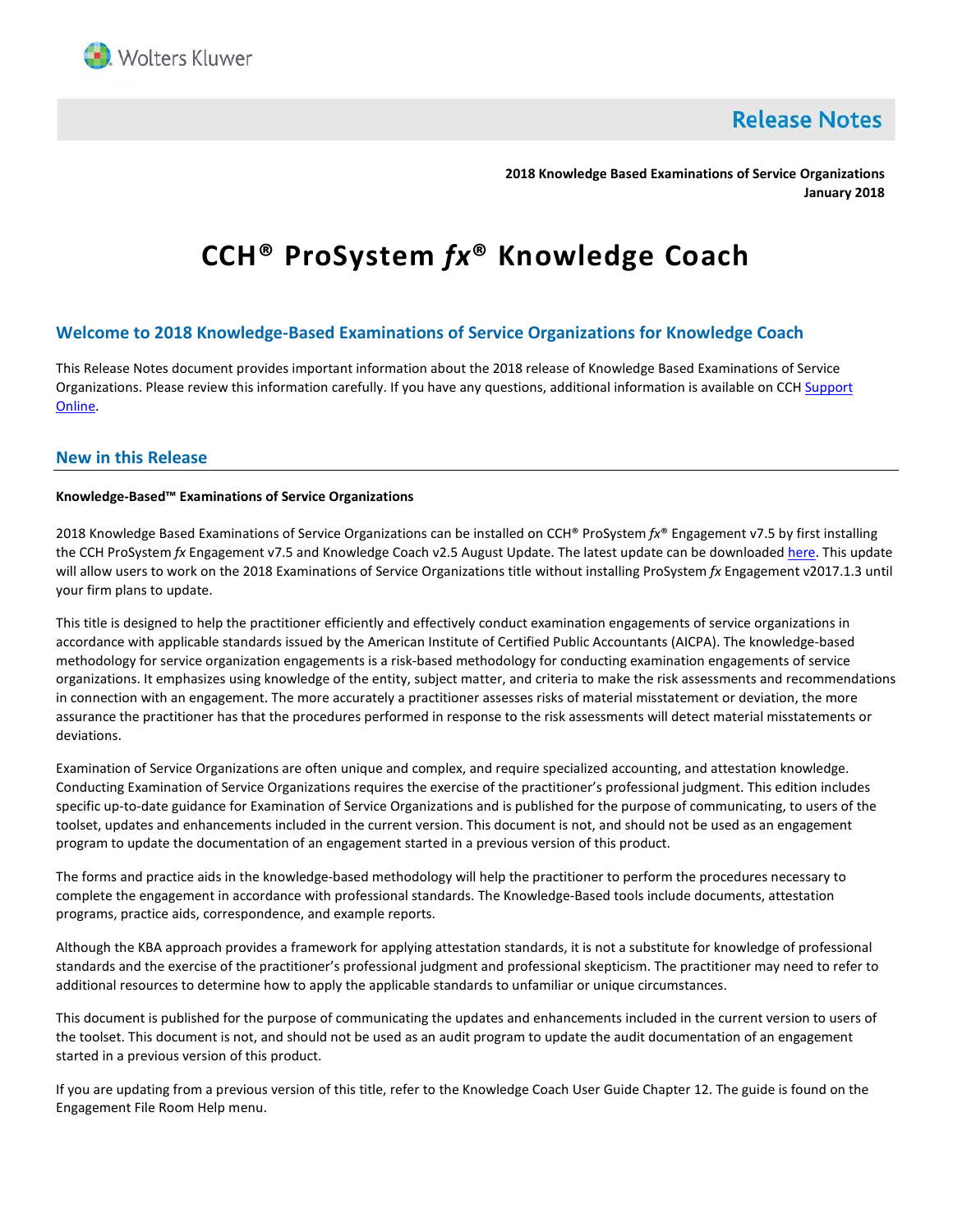The 2018 documents include CCH® Accounting Research® material links to specific guidance that provides instant access to detailed analysis related to the steps and processes discussed in the workpapers.

## **2018 Edition of Knowledge-Based Examinations of Service Organizations**

This edition features numerous enhancements, including:

- Removing Tailoring Question, "Do we intend to test the operating effectiveness of controls?" and all show/hide related to this TQ.
- Reorganizing ATT-101, ATT-114 and ATT-115 so that procedures common to all examinations of service organizations are now included in ATT-101. This helps eliminate duplicative steps.
- Updating ATT-114 and ATT-115 to now include specific steps to SOC 1 and SOC 2/SOC 3 engagement, respectively.
- Adding ATT-301 Understanding the Subject Matter to aid the practitioner in identifying and documenting pertinent facts about the subject matter to be used in further risk assessment procedures.
- Reorganizing and rewording columns in Relevant Principles and Points of Focus table of ATT-401 and moving the column to describe the control deficiency to the end for better documentation flow. If you select "No" in the following columns, your control deficiency documented in the last column will flow to the conclusion section:
	- Are the Relevant Principles or Points of Focus Present?
	- Are the Identified Controls Effectively Designed and Implemented?
	- Do Compensating Controls Adequately Reduce the Risks of Material Misstatement?
	- Are the Relevant Principles Functioning for this Component of Internal Control?
- In ATT-401, adding an "N/A" option to the "Are the Relevant Principles of Points of Focus Present?" column to the "Points of Focus" rows only. The user could document the points of focus as not applicable and the user will not respond to any other columns for that particular row as the diagnostics will clear. The user should focus on the functioning of the relevant principles as not all of the points of focus are required or applicable.
- Removing user options in the "System Change Controls" column of the "Less Complex IT Structure" table of ATT-402.
- Reorganizing and rewording columns in the "More Complex IT Structure" table of KBA-402 and moving the column to describe the control deficiency to the end for better documentation flow. If you select "No" in the following columns, your control deficiency documented in the last column will flow to the conclusion section:
	- Are Controls Present?
	- Effectively Designed and Implemented?
	- Do Compensating Controls Adequately Reduce the Risks of Material Misstatement?
	- Are Control Functioning?
- New column in KBA-101 to describe communication.
- Reorganizing KBA-201 to be more consistent with KBA Non-Traditional Engagements and to be compliant with SSAE No. 18.
- Revising and Reorganizing KBA-501. This workpaper will reset on roll forward.
- Adding New AID-101 Overall Examination Engagement Strategy as a foundation workpaper. This workpaper is similar to KBA-101 in our Commercial title. This new workpaper has flow from KBA-200 and flow in for "Significant Change" tables throughout other workpapers.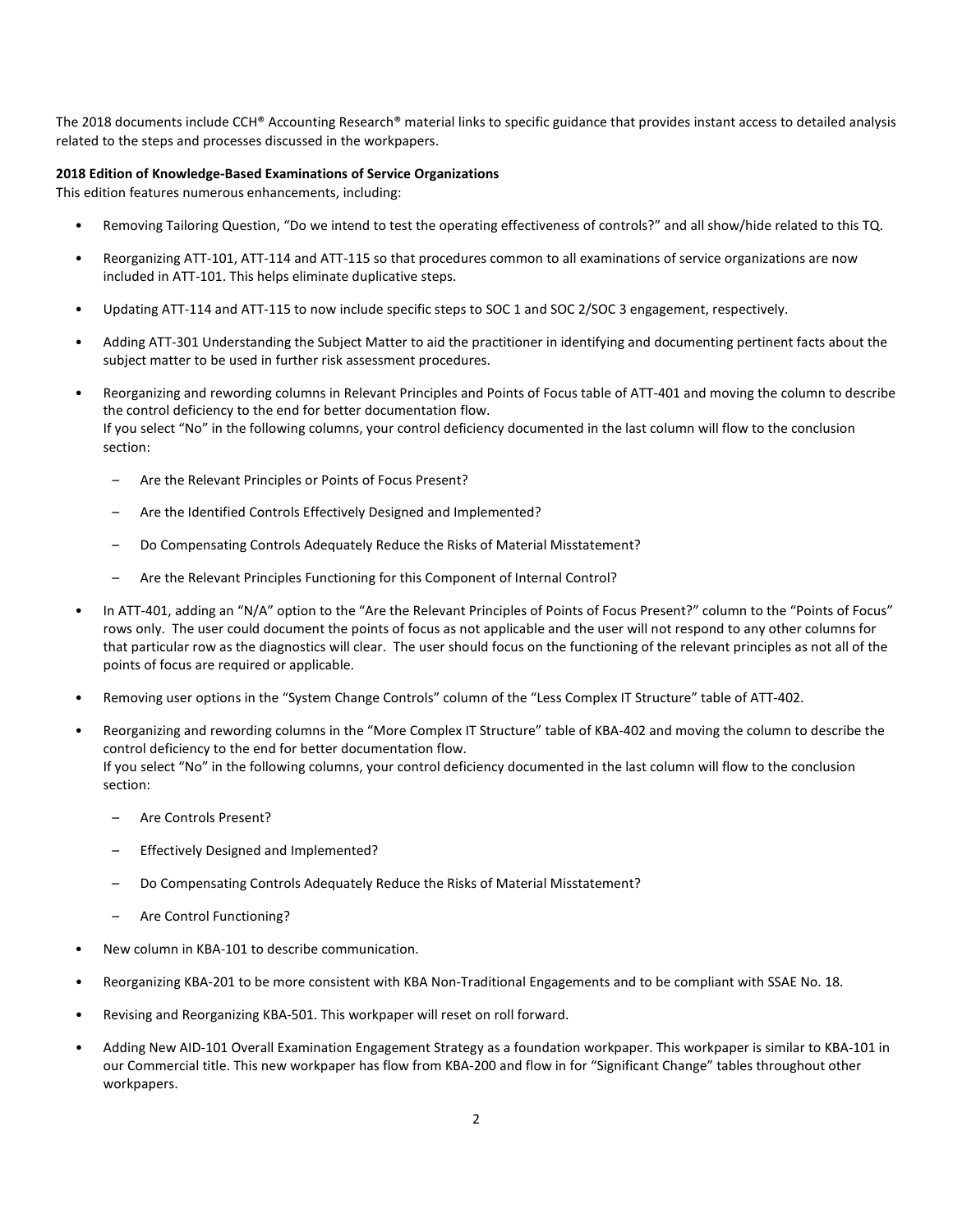- Adding two new columns in AID-201, Section I: Nature of Nonattest Services Provided table for user to document the firm and client personnel overseeing the nonattest services
- Adding a "Maximum" and "Slightly Below Maximum" option in AID-702, planned control reliance column.
- Adding a new flow of information from KBA-200 to KBA-501 regarding the type of reporting, subject matter, and stated criteria.
- Moving the Inherent Risk section of KBA-502 into new workpaper KBA-503.
- The addition of many new documents as follows:
	- KBA-301E Worksheet for Documenting Materiality Considerations
	- KBA-503 Basis for Inherent Risk Assessment
	- ATT-301 Understanding the Subject Matter
	- ATT-401N Understanding Entity-Level Controls: Noncomplex Entities
	- ATT-404 Evaluation of Management's Description of the Service Organization's System (SOC 2)
	- ATT-902 Attestation Program: Subsequent Events
	- AID-101 Overall Examination Engagement Strategy
	- AID-606 Involvement of an Other Practitioner
	- COR-917 Representation Letter: Type 1 or 2 Engagement to Report on Controls at a Service Organization Relevant to Security, Availability, Processing Integrity, Confidentiality, and Privacy (SOC 2)
	- COR-918 Representation Letter: Representations from Management of the Subservice Organization, When the Service Organization Uses the Inclusive Method
	- COR-919 Representation Letter: Engaging Party SOC 1
	- COR-920 Representation Letter: Engaging Party SOC 2
	- RES-018 Comparison of SOC 1, SOC 2, and SOC 3 Engagements and Related Reports

[Click here](http://support.cch.com/updates/KnowledgeCoach/pdf/guides_tab/2018%20Service%20Organizations%20Title%20Overview%20for%20Knowledge%20Coach%20Users.pdf) for the 2018 Examination of Service Organizations Title Overview for Knowledge Coach Users.

In addition, forms and practice aids throughout have been updated to include new examples and tips, and where applicable, to take into account:

## **New literature, standards, and developments, reflected in the following current audit and accounting guidance:**

- AICPA Audit and Accounting Guide, Service Organizations: Applying SSAE No. 16, Reporting on Controls at a Service Organization Relevant to User Entities' Internal Control Over Financial Reporting (SOC 1);
- AICPA Audit and Accounting Guide, Reporting on Controls at a Service Organization Relevant to Security, Availability, Processing Integrity, Confidentiality, or Privacy (SOC 2);
- TSP section 100, Trust Services Principles, Criteria, and Illustrations for Security, Availability, Processing Integrity, Confidentiality, and Privacy, as applicable.
- Government Auditing Standards (GAGAS), 2011 Revision.
- AICPA Statement on Quality Control Standards (SQCSs) No. 8, A Firm's System of Quality Control (Redrafted) (QC Section 10).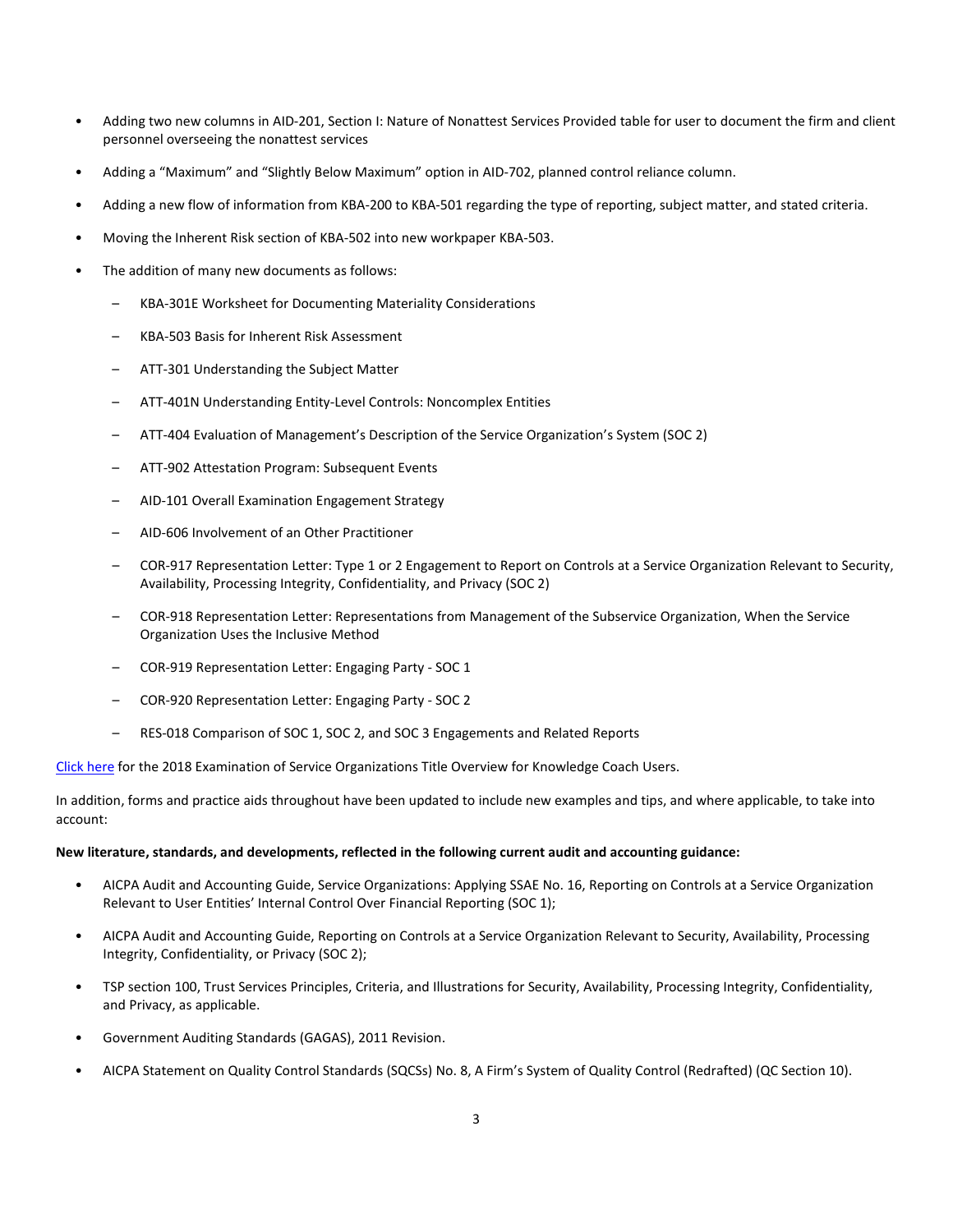- AICPA Statement on Standards for Attestation Engagements (SSAE) No. 18, Attestation Standards: Clarification and Recodification.
- AICPA AAG, Service Organizations Reporting on Controls at a Service Organization Relevant to User Entities Internal Control over Financial Reporting, Revised 2017 and for 2017 Trust Services Criteria.

#### **Important Notes:**

- Make sure to save changes to workpapers before closing the workpaper or the binder to ensure data is correctly updated.
- If your Current Editor Knowledge Coach Microsoft® Word workpapers become read-only or crash, please do the following:
	- Keep the binder with the affected workpapers open.
	- Highlight the workpaper in the binder window and go to **Tools > Save Knowledge Coach Answers**.

#### **System Requirements**

- This title requires the 2017 Financial Statement Base Title. The 2017 Financial Statement Base title MUST be installed with one of the following versions of CCH® ProSystem *fx* ® Engagement and Knowledge Coach.
	- Engagement v7.5.100.1223 and Knowledge Coach v2.5.100.1224 available through the CCH ProSystem *fx* Engagement v7.5 and Knowledge Coach v2.5 August Update or later. To identify what version you are running, please go to the **Help > About** window within the application.
	- Engagement and Knowledge Coach v2017.1.3 or later.
- A minimum of 4GB of RAM is required for optimal performance when opening and navigating through Knowledge Coach workpapers.

#### **License Requirements**

This title requires the Knowledge-Based SOC Engagement license. Any user that does not have a license for this title will not be able to use Knowledge Coach functionality in workpapers.

For more information on how to update your licensing, vie[w How do I add or update CCH ProSystem fx Engagement Licenses?](https://support.cch.com/kb/solution.aspx/sw3937) on our website.

For more information on how to assign licenses, view [How do I assign Engagement Licenses?](https://support.cch.com/kb/solution.aspx/sw3943) on our website.

# **Download Instructions**

If you are planning to use this title on Engagement v7.5 and Knowledge Coach v2.5, ensure you apply ProSystem *fx* Engagement v7.5 and Knowledge Coach v2.5 August Update or later to all machines including Admin servers and terminal servers before installing the title. Review the August Update [release notes](https://support.cch.com/updates/Engagement/patch75/Engagement%20and%20KC%20July%202017%20Update%20Release%20Notes.pdf) for more information on deployment.

To download this title:

- 1. Navigate to the [Knowledge Coach Updates](http://support.cch.com/updates/KnowledgeCoach) section of the Engagement Support Website.
- 2. Select the Knowledge Coach Series. The series are arranged by title type, then industry.
- 3. Click on the Download File link next to the title you wish to download.

**Note**: On some occasions the content package file (.KCP) will download with the extension changed to .ZIP. If this occurs, please change the extension of the downloaded file to KCP using all capital letters.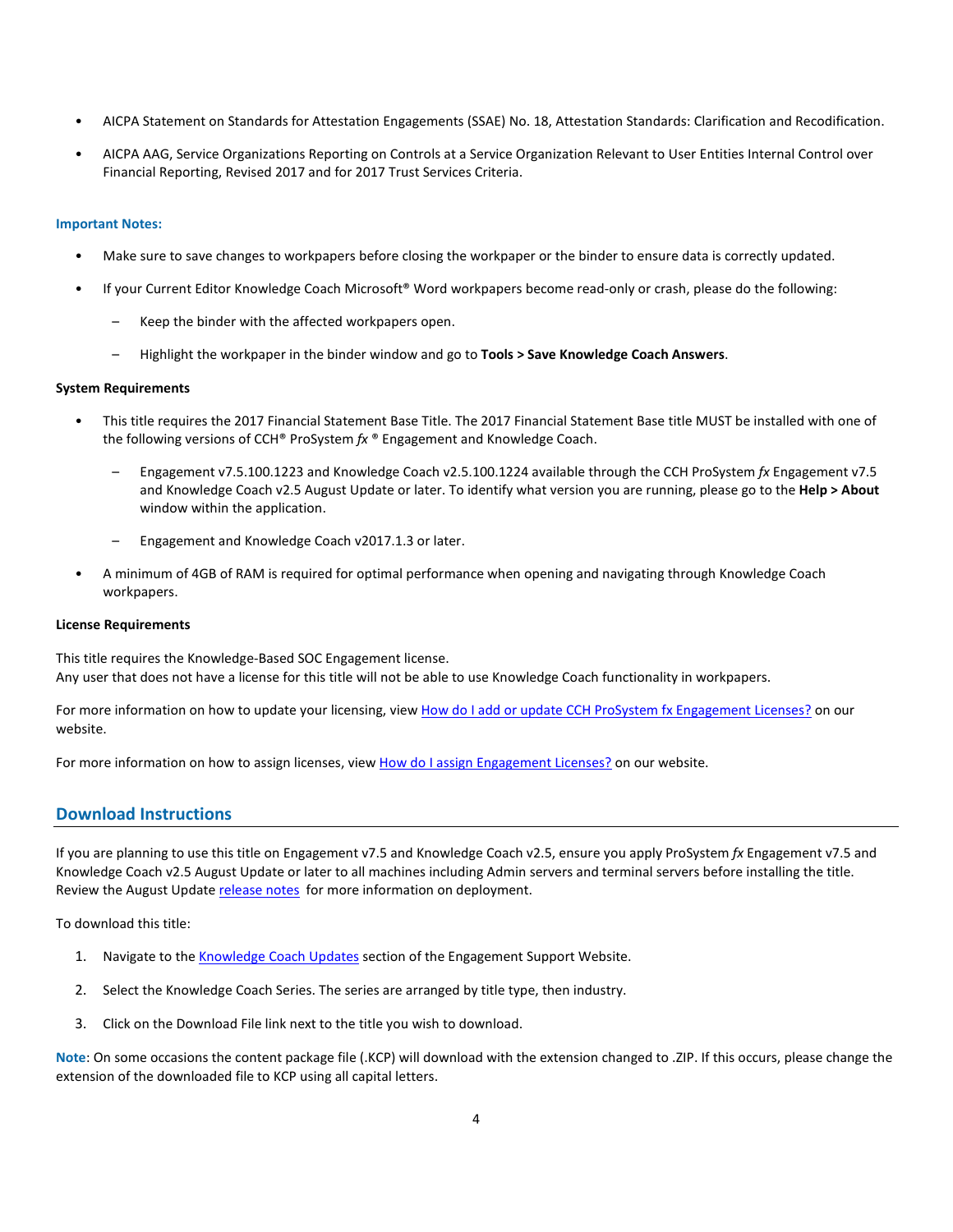You must install the 2017 Financial Statement Base title before installing the 2018 Knowledge Based Examination of Service Organizations.

The Financial Statement Base title is also available on th[e Knowledge Coach Update Website.](http://support.cch.com/updates/KnowledgeCoach)

The Knowledge Coach Content Package (KCP) download is a proprietary file that must be installed from within Engagement. Save this KCP file to a location on your local drive, and follow the Installation Instructions below.

# **Installation Instructions**

Once you have downloaded your Knowledge Coach title, you will need to add it to the list of titles within CCH ProSystem *fx* Engagement. The only additional system requirement is approximately 75MB of disk space to store your Knowledge Coach Program content files. Please refer to the Engagement with Knowledge Coach Release Notes for any other system requirements.

After downloading the 2018 Knowledge Based Examination of Service Organizations, do the following:

- 1. Launch the Engagement Workpaper Management application so that the Local File Room is displayed. Select **Tools > Knowledge Coach Titles**.
- 2. The *Knowledge Coach Titles* window will be displayed.
- 3. Choose **Add Title**.
- 4. Browse to the title package file (\*.KCP) that you previously downloaded from the Knowledge Coach Support Web site.
- 5. Choose **Open**.
- 6. The system will display a progress indicator while the title package is added. You will receive a message that the title has been successfully installed once the process is complete.

To release a title:

- 1. Select one of the Knowledge Coach titles in the list that has been added but is not yet released.
- 2. Choose **Release Title**. The current date and time will be displayed in the Date released column, and the status will change to "Released."

**Note**: In the Engagement Admin module, add and assign a Knowledge Coach module and the applicable Knowledge Coach title license to staff before using the workpapers.

**Important**: Once the 2018 Knowledge-Based Examination of Service Organizations title has been added and released, they will be automatically deployed to other staff members when they login to the "Office" location, or when they synchronize a binder that contains Knowledge Coach workpapers from this title.

# **Online Permission Key**

Permission key files may be downloaded from ou[r website](https://prosystemfxsupport.tax.cchgroup.com/permkey/download.aspx) or when adding or updating the new licenses within CCH ProSystem *fx* Engagement with Knowledge Coach v7.5 and higher. After updating the license file in the Engagement Admin module, licenses need to be assigned to the staff who will use 2018 Knowledge-Based Examination of Service Organizations.

If you have not already established a Single Sign-on (SSO) account with Customer Service, we urge you to do so at this time.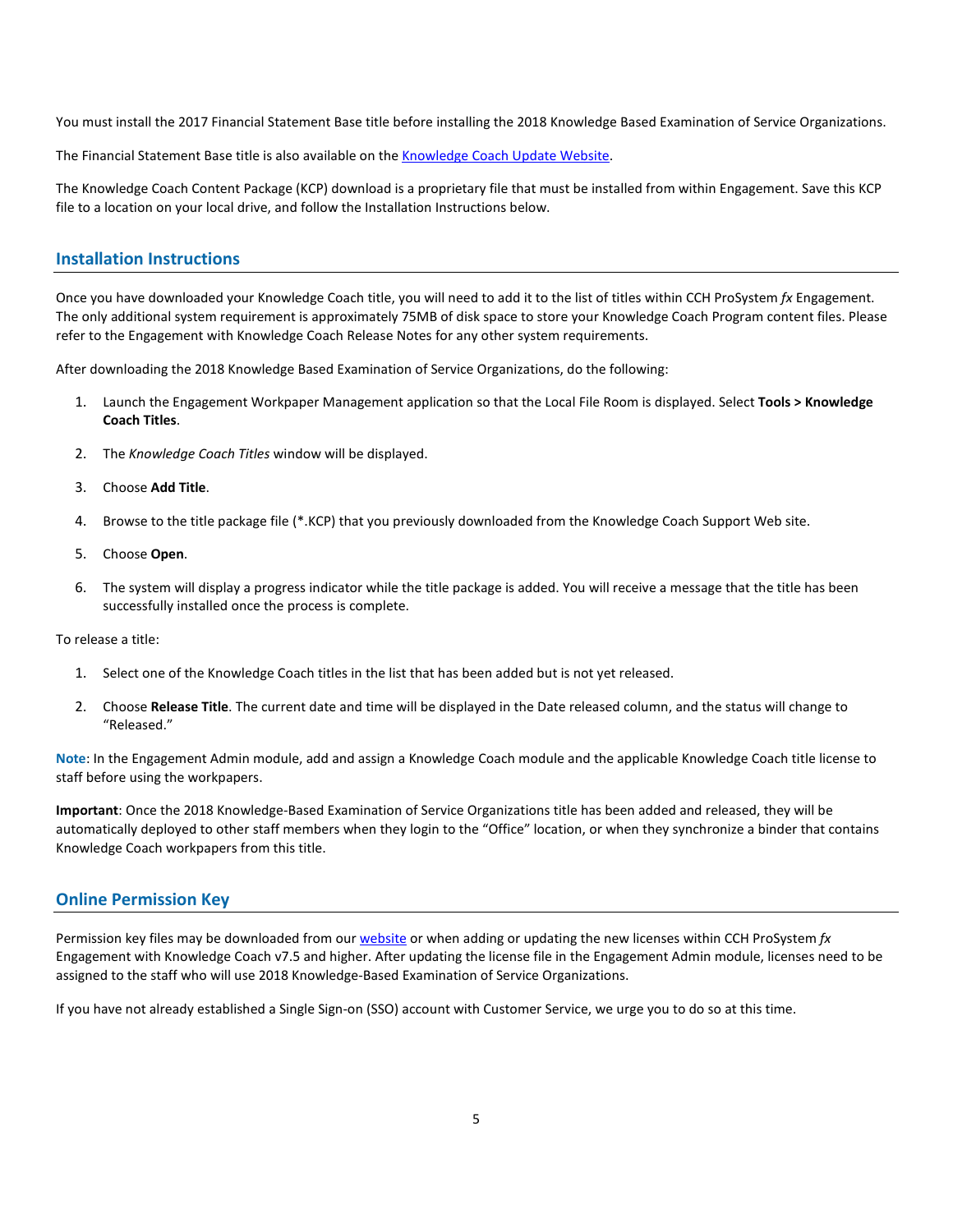# CCH® Accounting Research Manager®

CCH's Accounting Research Manager (ARM) is the most comprehensive, up-to-date and objective online database of financial reporting literature. It includes all authoritative and proposed accounting, auditing, and SEC literature, plus independent, expert-written interpretive guidance.

Available on ARM, the Knowledge-Based Examination of Service Organizations Guide helps you comply with the most recent professional standards and guidance for the conduct of Examination of Service Organizations and to integrate the use of practice aids, tools, and other resources with its guidance. This publication supplements and complements the Knowledge-Based documents that are available in Knowledge Coach.

If you subscribe to an ARM library that includes Examination of Service Organizations content, you can link directly to source material from Resources within Knowledge Coach documents. These links have been updated to refer to the accounting standards under the FASB Accounting Standards Codifications. Also, if you subscribe to the Knowledge-Based Examination of Service Organizations Guide on ARM, you can take advantage of references to the guide material from within the Knowledge Coach documents.

With Accounting Research Manager, you maximize the efficiency of your research time, while enhancing your results. Learn more about our content, our experts, and how you can request your free trial by visiting the [Accounting Research Manager website.](http://www.accountingresearchmanager.com/) You can also access the Accounting Research Manager Web site by selecting **Engagement > Binder Window > Shortcuts Bar > Guidance tab**.

# Using Your Knowledge Coach Content

To use your Knowledge Coach Workpaper Templates, do the following:

- 1. Open a binder in Engagement.
- 2. Select the workpaper tab into which you would like to insert the workpaper.
- 3. Select **New Knowledge Coach Workpaper** from the toolbar or File menu.
- 4. The *New Knowledge Coach Workpaper* dialog appears (Figure 1).
- 5. Select the **New Knowledge Coach Title** with the content you would like to use. You can only select titles you have installed. The information displayed changes to reflect the workpaper organization available for the selected title.
- 6. Select the **Knowledge Coach Workpapers** to insert into your binder and click **OK**.
- 7. In the *Selected Workpaper Properties* dialog, each workpaper name is automatically loaded into the Name field. Add a **workpaper index** in the Index field and make any Name modifications you desire. You can also modify the tab location or the roll forward settings for each workpaper.
- 8. Click **OK**. The integrated Knowledge Coach workpaper is now inserted into your engagement binder.

**Note:** For more information on how to use Knowledge Coach workpapers in your binder, see the Knowledge Coach User Guide.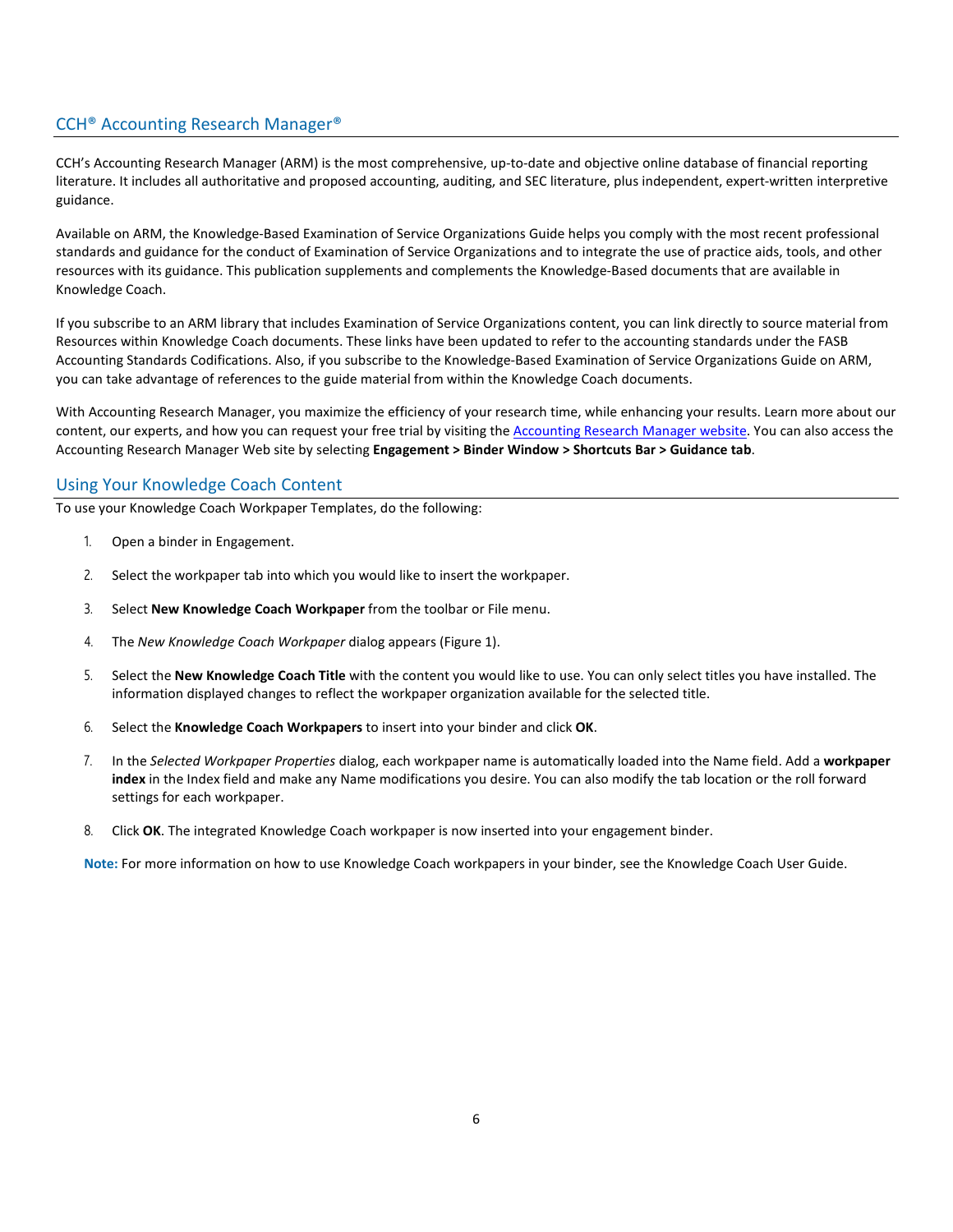

Figure 1 - New Knowledge Coach Workpaper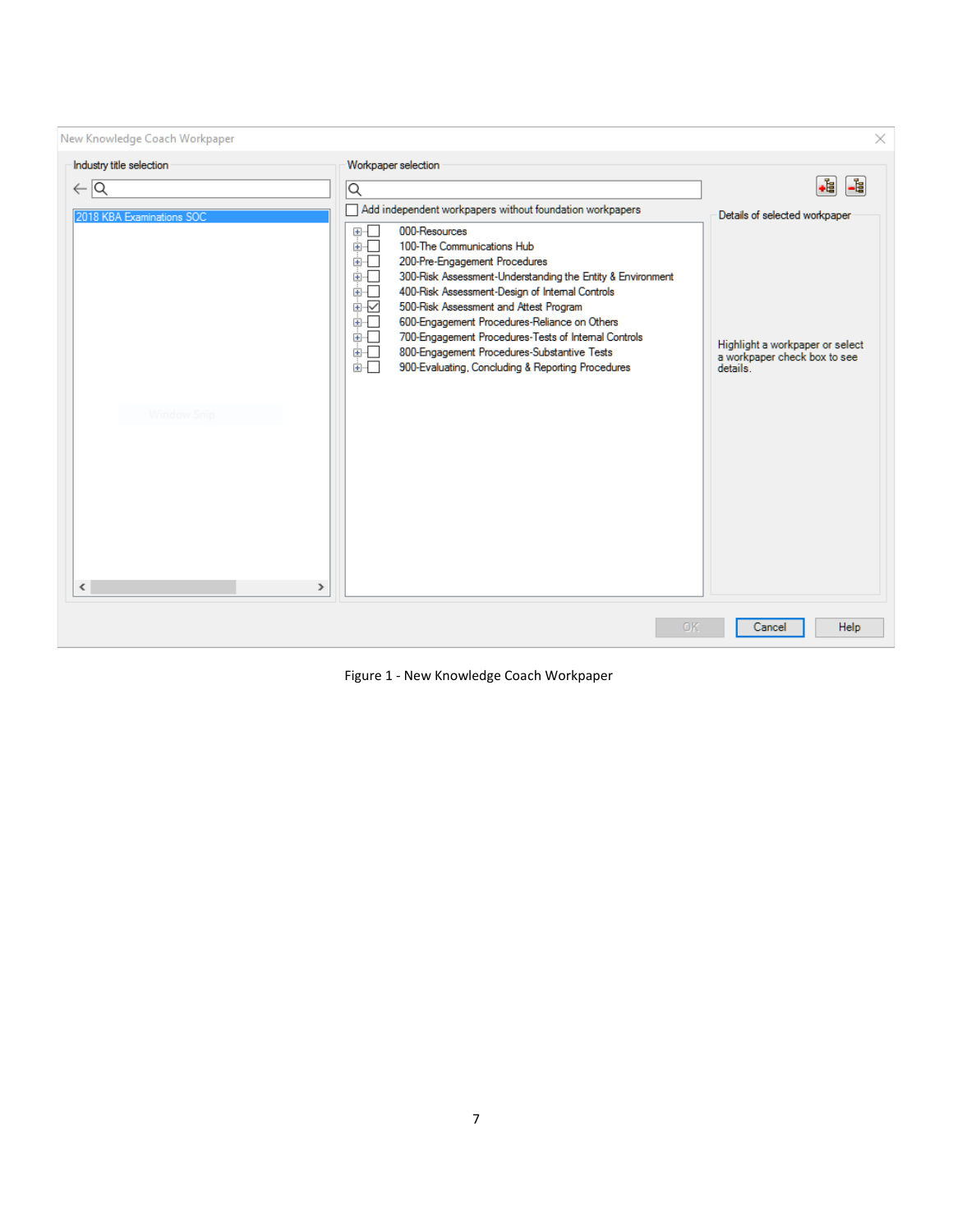# **Additional Information on Knowledge Coach and the KBA Methodology**

#### **Knowledge-Based Audit (KBA) Methodology**

Allows the results of one set of procedures to become the input for the next. The key components of the KBA methodology include:

- An Overview that guides auditors through the methodology;
- Knowledge-Based Attestation documents, integral to the risk assessment and overall audit processes, which contain steps and procedures required by professional standards;
- Customizable Engagement Programs that take auditors through related steps and procedures;
- Practice Aids to help auditors complete steps or processes outlined in the Knowledge-Based Attestation documents and Attestation Programs;
- Practitioner's Reports that provide a variety of sample practitioner's opinions on nontraditional engagements; and
- Correspondence documents that provide sample letters to be used to comply with professional standards, SSAE and SSCS requirements and in many other common situations.

#### **CCH® ProSystem** *fx***® Knowledge Coach**

Knowledge Coach functionality allows auditors to use the Knowledge-Based-Audit methodology more efficiently by eliminating the need for duplicate entry of the same information, tailoring audit documentation to each particular engagement, and documenting the link between risks identified and procedures performed. ATT-100 Tailoring Question is a document in Knowledge Coach that presents engagement-level questions designed to aid in tailoring the engagement documentation to fit each client. Completing the questions helps the auditor avoid duplication and unnecessary workpapers.

**Note:** Before you begin your engagement, please review the guidance in ATT-101 Overall Attestation Program. This workpaper is intended to be your road map through a Knowledge-Based Audit methodology. You should start your audit with ATT-100 Tailoring Question Workpaper and ATT-101 Overall Attestation Program.

#### • **Risks**

Can be captured via the Risk Summary task pane from any Knowledge Coach workpaper by the current editor of KBA-501 Summary of Risk Assessments. This allows the user to continuously assess risks during the engagement. Several workpapers prompt the consideration of the presence of risks, but the Risk Summary task pane must be used to document those risks. All documented risks flow to the Risk Summary. To ensure risks show in findings tables, make sure to check the "workpaper identified in" field of the Risk pane.

## • **Information Flow**

Helps cut down on the time spent duplicating information across forms. In addition, the flow of consistent information ensures that information and updates to information are not missed between workpapers. Drill-down functionality helps the user navigate quickly to the source of the information, aiding in the review of the engagement file.

## • **Diagnostics**

Help keep track of unresolved issues like unanswered questions, incomplete risks, program steps not linked to risks or relevant assertions, missing workpaper, and more.

## • **Links to Accounting Research Manager (ARM)**

If you subscribe to an ARM library that includes audit content, you can link directly to source material from Resources within Knowledge Coach workpapers. These links have been updated to reference to the accounting standards under the FASB Accounting Standards Codifications and the auditing standards issued by the AICPA. Also, if you subscribe to the Knowledge-Based Examinations of Service Organizations Guide on ARM, you can take advantage of links to the audit guide material from within the Knowledge Coach documents.

## • **Interpretive Guidance**

It is integrated into each Knowledge Coach template through the Tips view of each new task pane. Informational features include